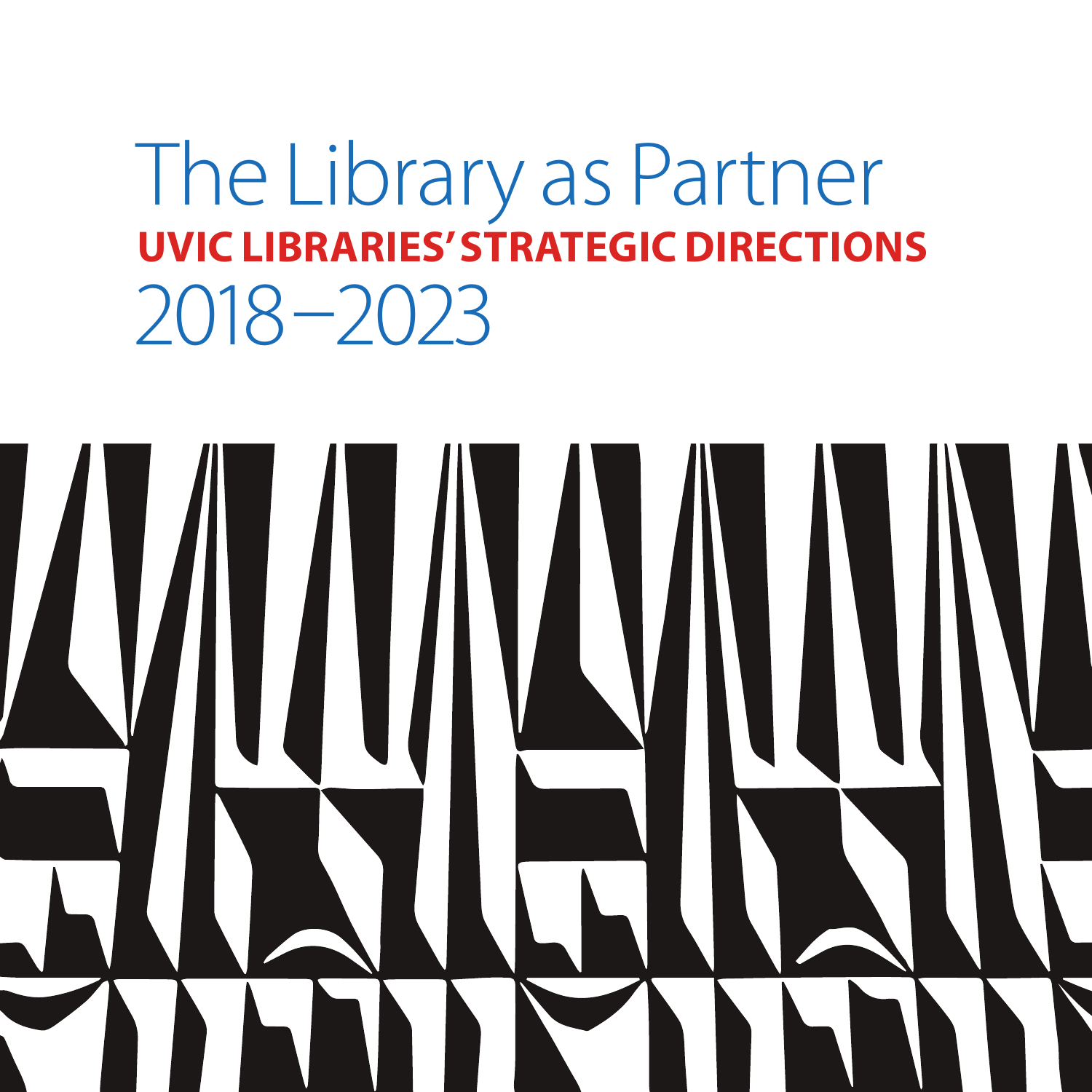**Open. Engaged. Enduring.** These three principles quide the University of Victoria Libraries and align us with the University of Victoria's Strategic Framework, which aims to establish UVic as the Canadian research university that best integrates outstanding scholarship, engaged learning, and real-life involvement to contribute to a better future for people and the planet.

UVic Libraries navigates a higher education environment that continues to experience significant global change and disruption driven by multiple factors, the most important of which is the transition to a digital knowledge economy. Within rapidly shifting contexts full of ambiguity and necessitating much flexibility, academic libraries are becoming increasingly valued interdisciplinary collaborators and research partners furthering the mission of their institutions.

The library's long-standing and trusted role in enabling access to and preserving knowledge is enhanced by a focus on opening avenues to research, systems, and structures; engaging actively with stakeholders, including local Indigenous communities; and adopting sustainable and enduring approaches to core activities.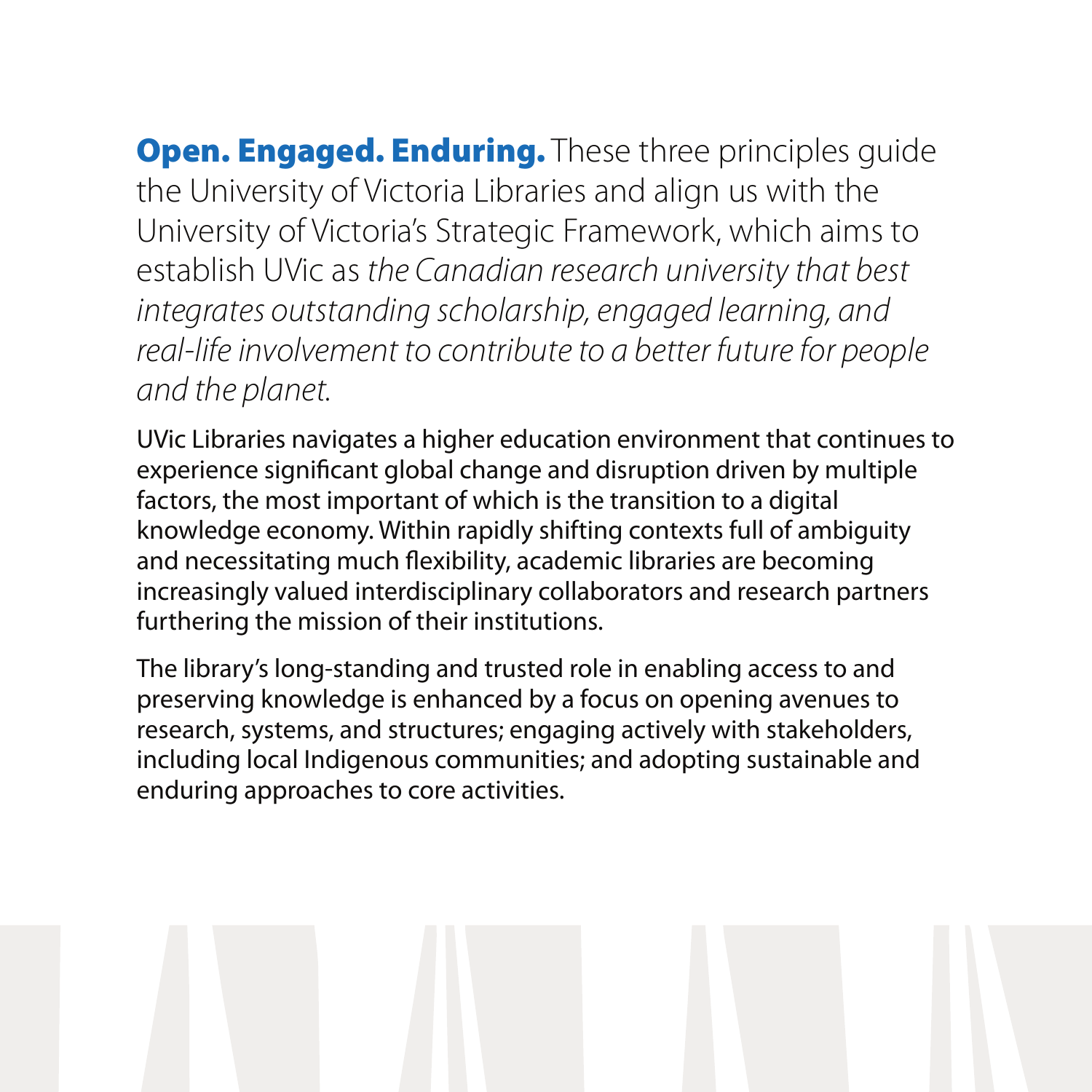## Open

UVic Libraries will connect people, knowledge, and expertise through partnerships and collaborations, as well as create open avenues to research and to physical and virtual spaces.

- **• Advocate for and enable learning and research innovation through open, globally networked knowledge mobilization**
- **• Strengthen seamless discovery and access to resources to enable learning, teaching, and research**
- **• Develop effective processes to prioritize and communicate activities and initiatives that include opportunities for dialogue and engagement within UVic Libraries and across the University of Victoria**
- **• Provide welcoming, inclusive, and intuitive physical and virtual spaces that connect faculty, students, staff, and community with UVic Libraries, with the University of Victoria, and with each other**

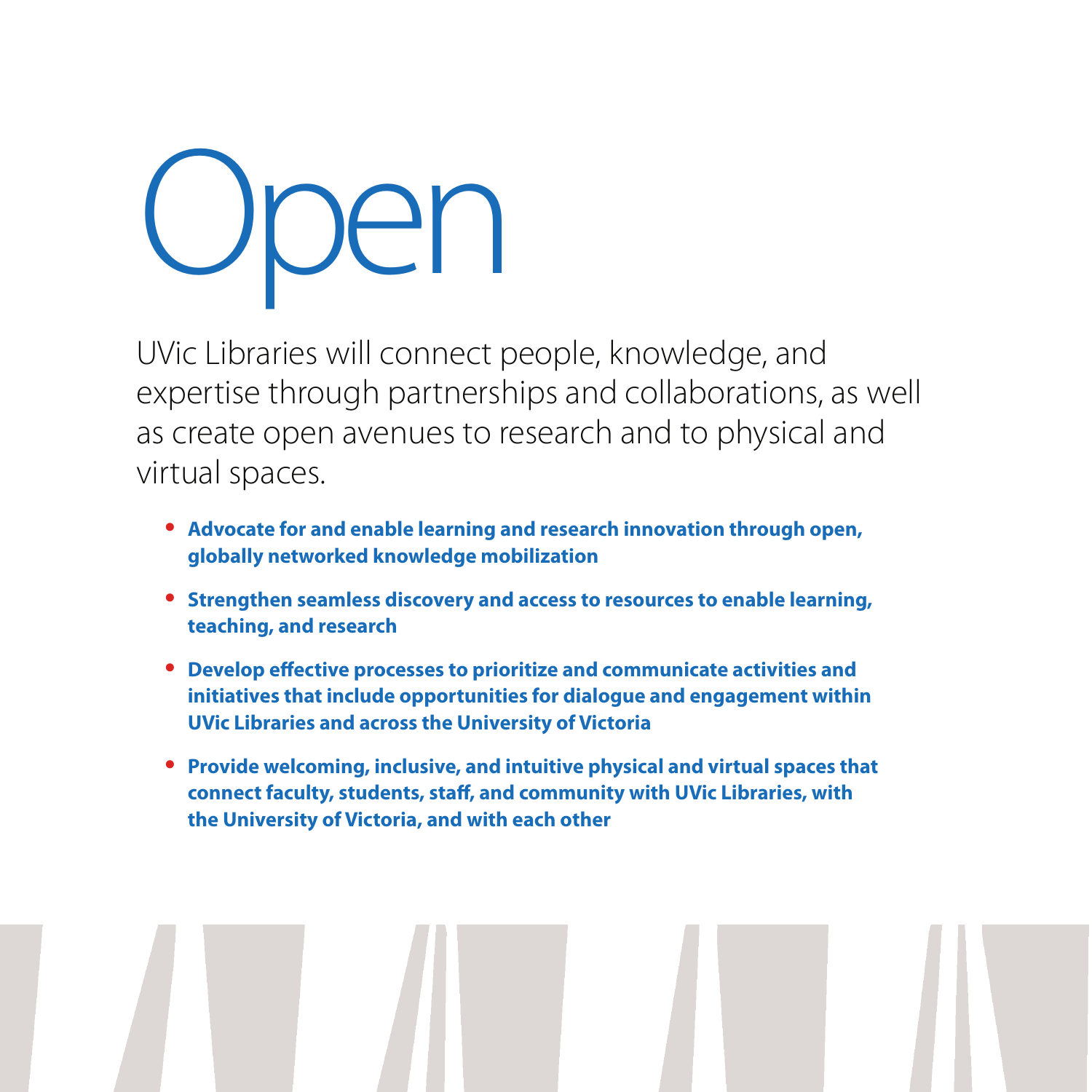## Engaged

UVic Libraries will be an active collaborator and connector to enhance the learning, teaching, and research activities of the University of Victoria, and embrace its role as an access point to the university for the broader community.

- **• Provide differentiated approaches to instruction, research, digital citizenship, and the critical and creative inquiry skills needed to navigate complex, information-rich environments in order to nurture adaptable, resilient, life-long learners**
- **• Provide experiential learning opportunities for students and the broader community**
- **• Continue to build sustainable partnerships and collaborations with a wide range of external communities**
- **• Deepen research, instruction, and curriculum partnerships across all disciplines**

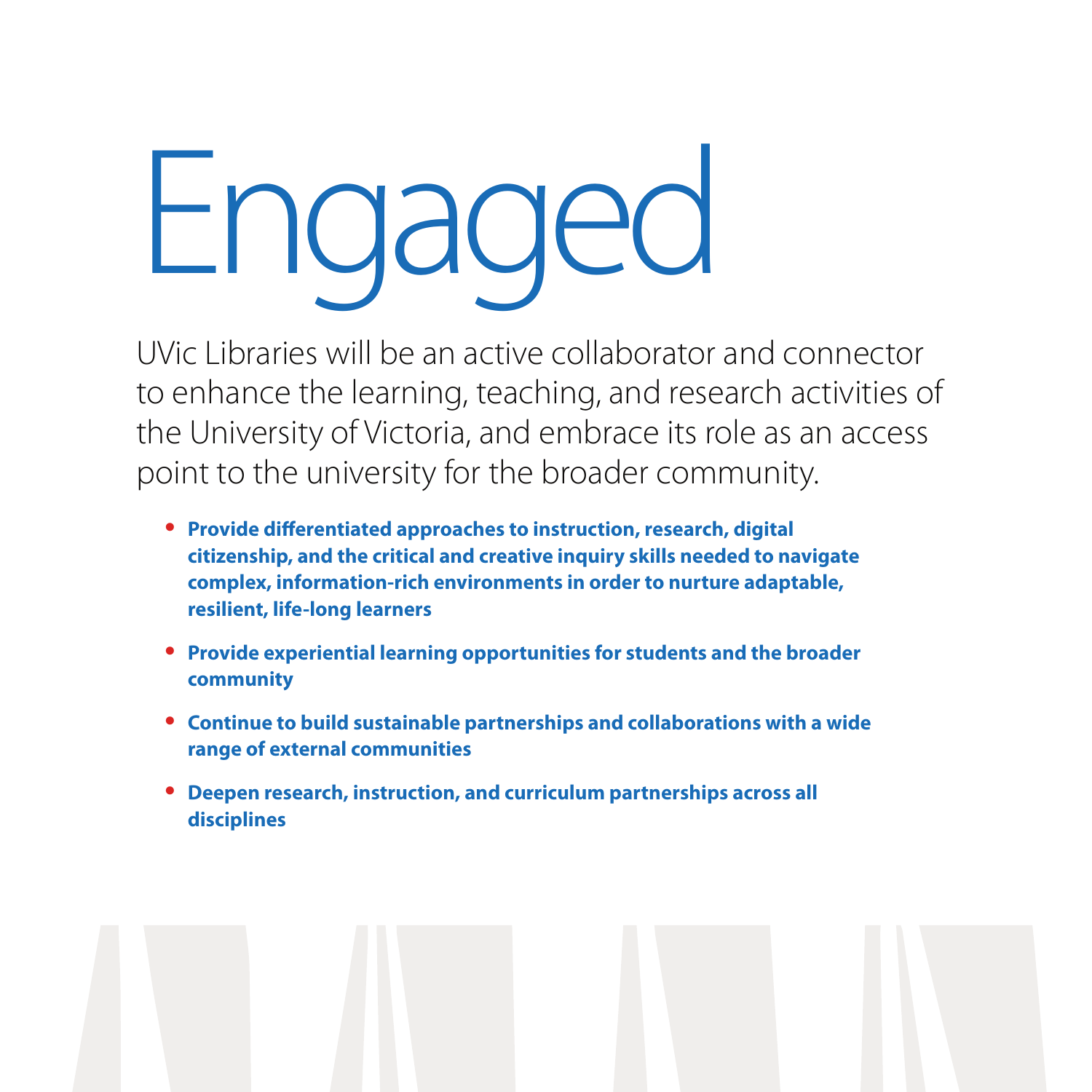## Enduring

UVic Libraries will focus on developing long-term, flexible, nimble, and durable approaches to its role as a facilitator of student and faculty success. UVic Libraries will enhance the vibrancy of the local, regional, and global communities with which it engages.

- **• Strive towards sustainable research resources models that prioritize access over acquisition**
- **• Invest in preservation expertise, infrastructure, and partnerships in order to provide sustainable access to knowledge**
- **• Foster a learning culture in which everyone at UVic Libraries grows their potential, enhances their leadership skills, develops their technical expertise, and strengthens their collaborations**
- **• Broaden and strengthen the base of donor and community support for sustaining UVic Libraries' priorities**